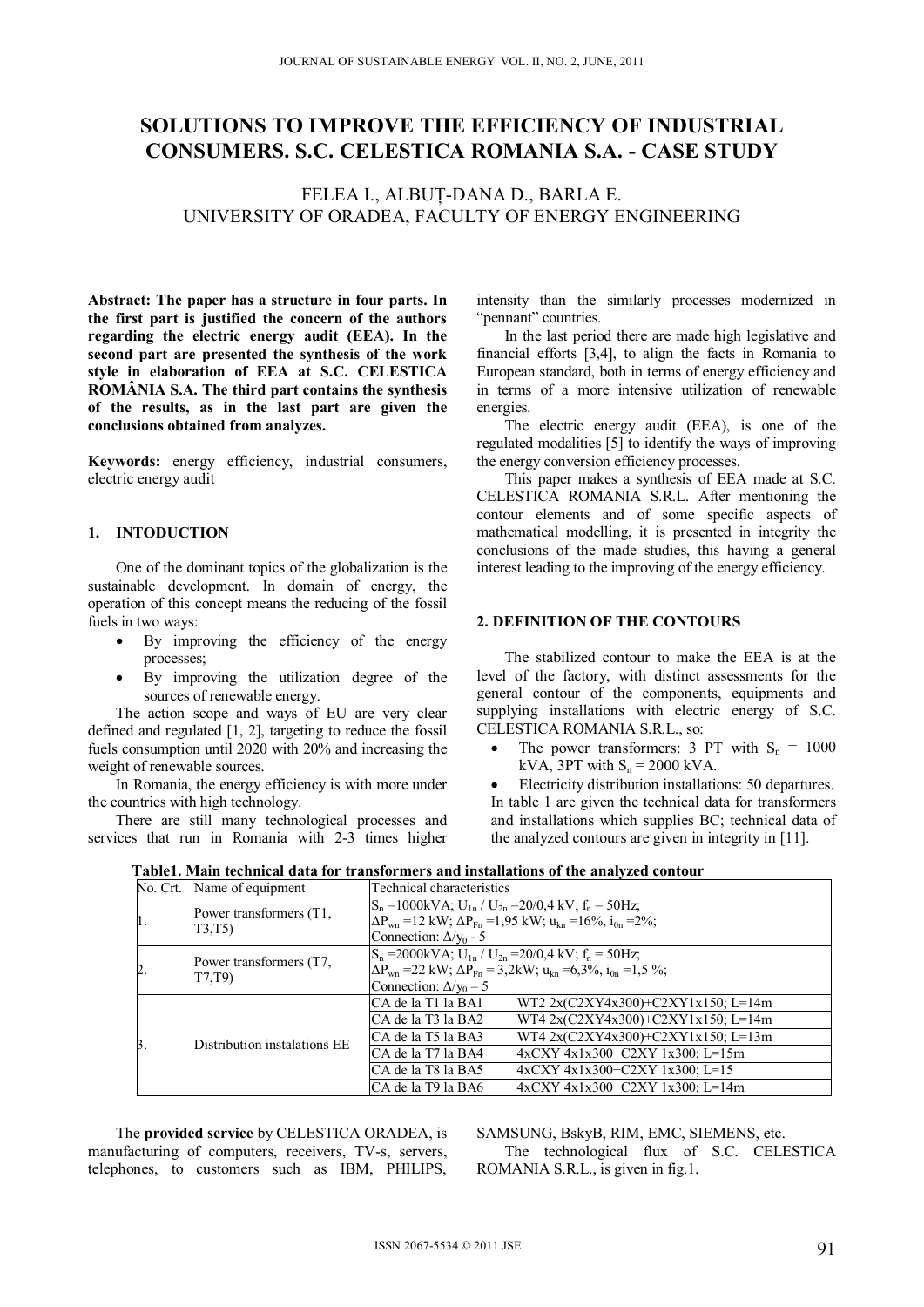

**Fig. 1. Diagram of technological flux** 

The **unit of the reference:** the EE consumed for an hour have been determined basing on the made registrations.

The loading level of the installations and equipments during the measurements is the normal one for the assured service by CELESTICA ORADEA. After making BEE for an average hour, will be make refer on annual BEE, based on the monthly registered EE consume.

The **measuring devices** used:

- Network analyzer (NA) type of C.A. 8334 B (2) pcs.), placed in the secondary of the two transformers in each station;
- Active and passive energy contours of ENEGLUX TCDM – AEM Timisoara, placed in the primary of the transformer.

For example, in fig.  $2 \div 7$  are given the curves of the load currents, powers (P, Q, S) and energies, and the elements of characterization of EE quality for T1.





**Fig. 3. Load curves of powers for T1** 







**Fig. 6. Elements of characterization of the voltage quality in the secondary of T1**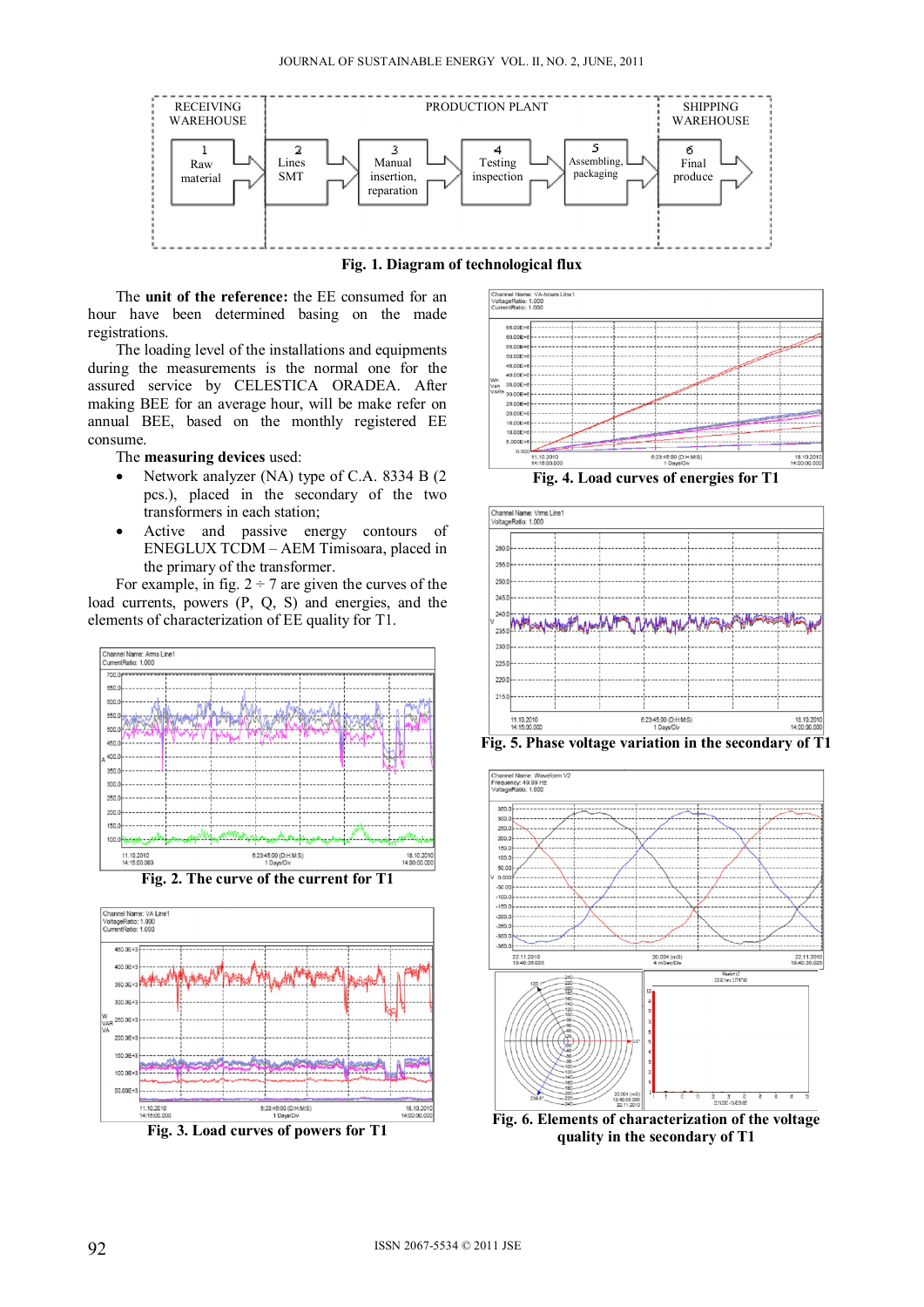

**Fig. 7. Elements of characterization of the quality of the current in the secondary of T1** 

In the secondary of the 5 PT were placed AR, making the same registrations for each PT. The working mode with EEA is well known  $[5 \div 9]$ .

The equation of BEE is specific for the sub contour for which the assessment is made, so:

For the analyzed contour the equation of BEE is:  $W_a=W_u+\Delta W_T+\Delta W_L$  (1)

 - Wa – absorbed energy, measured in the point of delimitation (in part of MV of the PT);

 $-\Delta W_T$  – energy losses in the PT, computed basing on the measurements and technical characteristics;

 $-\Delta W_L$  – energy losses in the short lines of the contour, computed basing on the measurements and characteristics of the lines;

Basing on the equation (1) it is computed the useful energy (Wu), transferred to the output of the contour through the distribution electric grid toward the receivers of EE of S.C. CELESTICA ROMÂNIA S.R.L.

### **3. THE OBTAINED RESULTS**

Basing on the nominal characteristics of the equipments and the obtained results from the measurements, by applying the BEE models it was determined the components of the BEE.

The obtained results refer on the sub contours and general contour it can be seen in [11].

For example, it is given the obtained results for the real BEE at components level of  $(T1 + RED1)$ , in table 1, and at level of sub contour in table 3 and fig.8.

| No.<br><b>crt</b> | Name of components                |    |                                                                                                                                              | <b>Specific characteristics</b> |       |                                    | $\Delta W$ [kWh]   |
|-------------------|-----------------------------------|----|----------------------------------------------------------------------------------------------------------------------------------------------|---------------------------------|-------|------------------------------------|--------------------|
| 1.                | Transformer (T1)<br>Electric line |    | $\beta=0.37$ ; U=237V; T <sub>A</sub> = $\tau$ =1 hour<br>$k_{DI}$ =THD <sub><math>V100</math></sub> =0,143; $k_{DF}$ =8,103 $\cdot 10^{-3}$ |                                 |       | $\Delta W_1 = 4.574$<br>From which |                    |
|                   |                                   |    | $k_{\text{DO0}} = 8,38 \cdot 10^{-3}$ ; $k_{\text{DK}} = 0,106$                                                                              |                                 |       | $\Delta W_{\text{TD}} = 0.103$     |                    |
|                   |                                   |    | $I_m[A]$                                                                                                                                     | $R_L$ [m $\Omega$ ]             | $k_f$ | $\tau$ [ore]                       | $\Delta W_{\rm L}$ |
| 2.                | $T1 - BA1$                        | 3f | 518                                                                                                                                          | 0.406                           | 1,01  |                                    | 0.333              |
|                   |                                   | N  | 103.2                                                                                                                                        |                                 |       |                                    | 0,013              |
|                   | $BA1 - LT1$                       | 3f | 278,218                                                                                                                                      | 0.729                           | 1,01  |                                    | 0.173              |
|                   |                                   | N  | 55,385                                                                                                                                       |                                 |       |                                    | 0,007              |
|                   | $BA1 - TFA PH1$                   | 3f | 79,164                                                                                                                                       | 8,7                             | 1,01  |                                    | 0,167              |
|                   |                                   | N  | 15,739                                                                                                                                       |                                 |       |                                    | 0,007              |
|                   | $BA1 - TFA PH2$                   | 3f | 79,164                                                                                                                                       | 7.54                            | 1,01  | 1                                  | 0.145              |
|                   |                                   | N  | 15,739                                                                                                                                       |                                 |       |                                    | 0,006              |
|                   | $BA1 - ACB1$                      | 3f | 81,455                                                                                                                                       | 0.729                           | 1,01  |                                    | 0.015              |
|                   |                                   | N  | 16,337                                                                                                                                       |                                 |       |                                    | 0,001              |

**Table 2. Results for the real BEE at level (T1+RED1) components** 

**Table 3. Real BEE for sub contour 1 [T1+RED1]** 

| <b>Feature quantity</b>                                                | kWh     | [%]    |
|------------------------------------------------------------------------|---------|--------|
| Input energy $[W_a]$                                                   | 360     | 100    |
| Output energy $[W_i]$                                                  | 360     | 100    |
| 1-Useful energy $[W_U]$                                                | 354,559 | 98,489 |
| 2-Losses $\left[\Delta W\right]$                                       | 5,441   | 1,511  |
| 2.1 On transformer $[\Delta W_T]$                                      | 4,574   | 1,271  |
| From which provoked by deforming regime<br>$\left[\Delta W_{D}\right]$ | 0.103   | 0,029  |
| 2.2 On the lines $[\Delta W_L]$                                        | 0,867   | 0,241  |
| From which in the neutral wire                                         | 0.034   | 0,009  |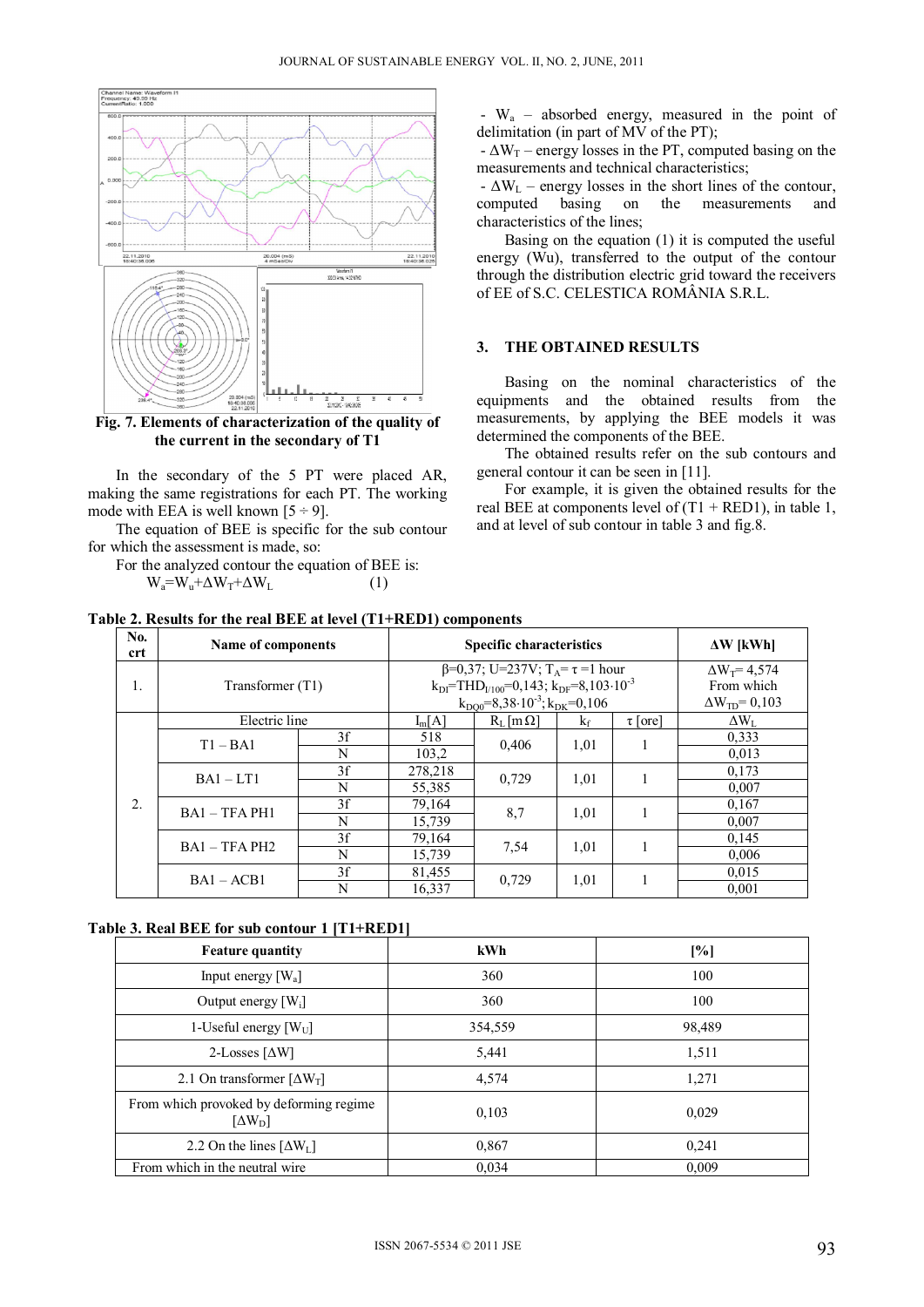

**Fig. 8. Sankey Diagram for contour 1** 

There were computed the indicators of:

 **energy efficiency**: is the consume of EE on momentary unit obtained from the made service:

 $Cw=W_a/V_{sp} = 1.788,360/74096,005 = 0.024$  [kWh/leu]

 $V_{sp}$  – the values of the made service by CELESTICA ORADEA.

• **Impact on the environment** – it is assessed by determining the quantity of pollutant evacuated in the atmosphere when the consumed EE is produced, so from [12] results:

where;

B – the quantity of the consumed fuel in the period of analyze [kg];

E = B∙Qi∙ε

 $Q_i$  – low calorific power of the fuel [kJ/kg];

ε - factor of emission.

It will be evaluated the impact on the environment, allowing the fact that the consumed electric energy at CELESTICA ROMANIA, is produced from lignite, having the calorific power of:

$$
Q_i = 1700 \text{ kJ/kg} = 0.47 \text{ kWh/kg}
$$

The considered quantity of consumed fuel (lignite) in one normal working hour (average) to produce the consumed EE by CELESTICA ROMANIA is:

- with reference to absorbed EE:

$$
B_a = W_a/Q_i = 3805,021
$$
 kg

- with reference to the losses of EE:

 $B_p = \Delta W/Q_i = 91,896$  kg

Using the computational model indicated in [12] there are obtained the following expression and quantities given in table 4 for the main pollutants

 $E_{SO2} = 18.4 \times 10^{-3}$  B

 $(SO<sub>2</sub>, NO<sub>x</sub> si CO<sub>2</sub>)$ ;

 $E_{NOX} = 0.34 \times 10^{-3}$  B  $E_{CO2}$  = 166,6 x 10<sup>-3</sup>B

**Table 4 – Quantities of pollutants estimated to be emanated by producing of consumed EE from lignite at CELESTICA ORADEA (average hour)** 

|                                | <b>Components of energy</b> |                  |  |  |  |
|--------------------------------|-----------------------------|------------------|--|--|--|
| Pollutant<br>substance<br>[kg] | <b>Absorbed EE</b>          | <b>EE</b> losses |  |  |  |
| SO <sub>2</sub>                | 70,012                      | 1.691            |  |  |  |
| NOx                            | 1.294                       | 0.031            |  |  |  |
|                                | 633,916                     | 15,31            |  |  |  |

### **4. CONCLUSIONS. OPTIMAL BALANCE**

The assessed measurements and evaluations within EEA of S.C. CELESTICA ROMÂNIA S.A. ORADEA, allow making the following conclusions:

1. The absorbed reactive energy from SEN is under the properly value of the neutral power factor, which means that the consumer doesn't pay the inductive reactive energy. It can be seen from the made registrations a reactive overcompensation on the transformers T5 (54,85kVAr) and T8 (309,22kVAr). This excess of reactive power generated by the afferent compensators of the two transformers can be consumed internally (which doesn't affect the energy bill), or it can be injected in the SEN (which may imply the payment of the capacitive reactive energy, situation that must be corrected)

**2.** The electric transformers operate independently, on surrounding receivers and different load level. All transformers are under-loaded, and operate under the optimal load. Transformers (T3, T5 and T9) operate more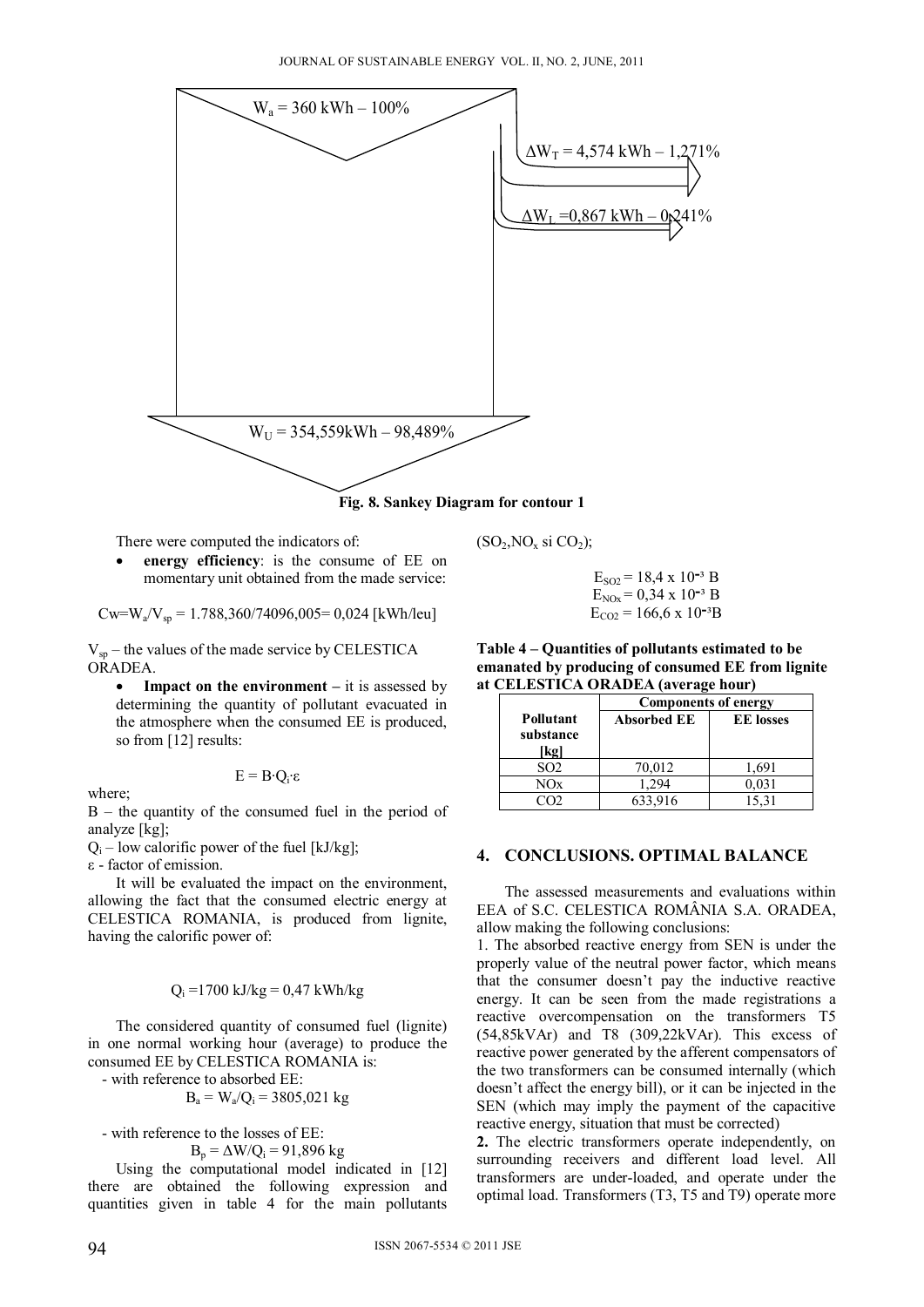under the optimal load. To reduce the power losses in the transformers in conditions of actual consume are many solutions:

- Solution without supplementary investment should be the parallel operation of the (T7, T8, T9) transformers, closing the longitudinal couples and maintaining two from these in passive reserve and only one in operation ("1 + 2" configuration). At an eventually failure of the basic transformer will enter in the operation the transformers in the reserve. This diagram of operation leads to an economy of 11.022 kWh / hour, to 96.55 MWh/yr.
- Solutions that imply investments in replacing of transformers (T3, T4) with power transformers adequate to the load level, so  $T3 - 400kVA$ , T5 – 250kVA. This measure economic is feasible only when the existent transformers of 1000 kVA can be utilized.

**3.** About the quality of EE in the analyzed contour can be said the followings:

**a).** The effective value of the voltage at the secondary of the transformer is variable in bands located above the nominal value;

The voltage in the T8 secondary is in sensitive growth at, where the over compensation is appreciable (309,22kVAr) and the maximal value of the secondary voltage crosses the nominal voltage with 6.96%.

The nominal over voltage defines supplementary losses in magnetic circuit of the transformers. By reducing the voltage to the nominal value (average), the power losses in the transformers should be reduce with 1.83 kWh/day, i.e. with 1,604 MWh/yr. It is recommended the voltage reducing from the tap changer of the transformer and through the elimination of the over compensation.

**b).** The quality of the current is affected by the utilization of converter to adjust the operating parameters of electric machines acting some technological equipment and the existence of some mono phase receivers which aren't supplied balanced in the three phases. The non symmetry degree of the current is differentiated on the 6 transformers.

The currents flow through the zero lines determines the supplementary power and energy losses. To identify the technical solutions of symmetrization is necessary the detailed analyze by EEA of EE consume at level of receivers. It is estimated that by symmetrization of the EE consume in the analyzed contour the EE losses can be reduced with 0.124 kWh / hour, respectively with 1079.2 kWh/yr.

The harmonics of the current is relatively high, at some PT being over as the allowed limits by normative (20%).

**c).** The THD indicator differentiated with reference on the 6 PT with which the measurements were made, are: 14,32% (T1); 7,22% (T3); 33,73% (T5); 14,2% (T7); 14,2% (T8); 11,67% (T9);

**d).** Must be noted that the deviations from the ideal level of the EE quality, registered in the analyzed contour aren't transferred in the electric grid of the supplier (SEN), the deforming residuum being downloaded in the PT as supplementary power losses. The THD $_I$  diminution should lead to a decreasing of the power losses with 0.55 kWh/hour respectively, with 4821.7 kWh/yr.

 Basing on the made measurements to reduce the power losses it is obtained the optimized BEE having the components given in table 5 and fig.9.

**Table 5. Results of optimized BEE for the analyzed contour [TR+RED] within S.C. CELESTICA ROMÂNIA S.A.**

| <b>Feature quantity</b>                                   | kWh      | [%]    |
|-----------------------------------------------------------|----------|--------|
| Input energy $[W_a]$                                      | 1774,835 | 100    |
| Output energy $[W_i]$                                     | 1774,835 | 100    |
| 1 - Useful energy $[W_U]$                                 | 1747,007 | 98,432 |
| 2 - losses $\lceil \Delta W \rceil$                       | 27,828   | 1,568  |
| 2.1 on the transformer $\left[\Delta W_{\text{T}}\right]$ | 23,286   | 1,312  |
| From which provoked by deforming regime $[\Delta W_D]$    | 1,3      | 0.073  |
| 2.2 On the lines $[\Delta W_L]$                           | 4,542    | 0.259  |
| From which in the neutral wire                            | 0,053    | 0,003  |